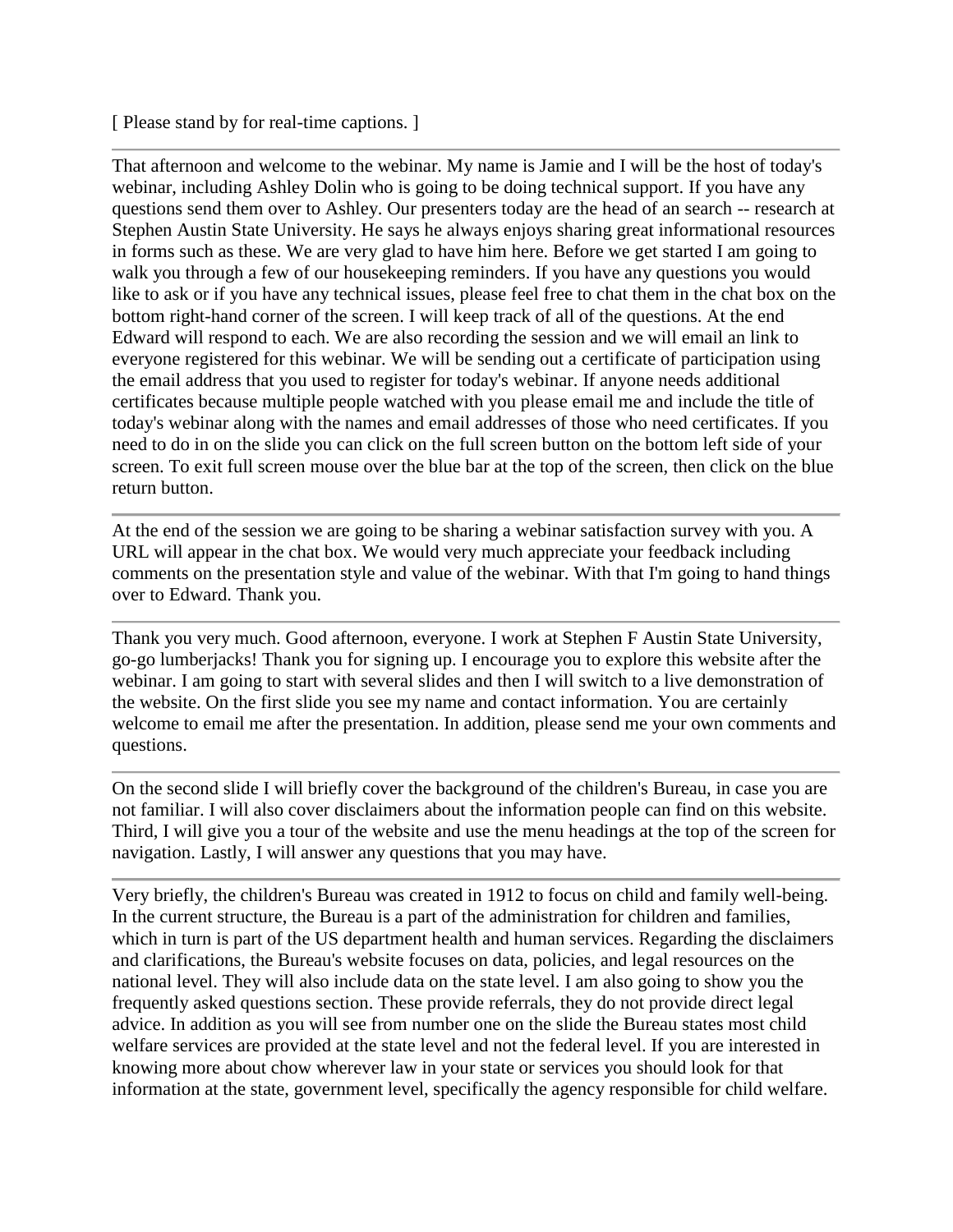In Texas the agency with the authority and responsibility is the Texas department of family and protective services. Also, the website for the state agency for your state will provide more decal - - detail on the local level. Area, county, and even city, however, even though the state data is not on the children's website, all state agencies report this data to the children's Bureau.

Now we are going to switch to the website. You should see on your screens right now the website for the children's Bureau. The web addresses at the top of the screen. We are on the website. I am going to navigate with the menu items at the top of the page. I am going to go leftright. We are on the homepage, I would like to show you the FAQ section. It is below the fold or the first half of the screen. You might not see it when you first arrive at the page. I am going to scroll down and show you the frequently asked questions. Over on the right-hand side is where it says get answers to frequently asked questions. It says browse by category. I am going to click on view. When we are on the next screen you are going to see on the right-hand side 48 questions for child welfare. That number will change, depending on when they update the content. For right now it is 48 questions, about 10 per screen. You are going to see the questions on the right. On the left you are going to see questions by category. What I am going to do, these are questions the children's Bureau have received or the types of questions they have received. I am going to show you on the right-hand side some of the sample frequently asked questions. You are going to see different types of questions coming up. If you take a look at questions one, two, and three, these are different issues with child welfare. These do not provide direct advice, they will advise people where to go to get assistance in these types of circumstances. By the way, people can also submit questions to the Bureau if they would like to do so. I am going to take some sample questions. The first is question number four: my child is being bullied and/or abused in school and the school administration is downplaying the issue. What can I do? I am going to click on the right-hand side to get the beginning of this answer. If you take a look right now it is going to say read more, I am going to click here to show you what the full answer is. It does not look like it is much of a reply. When you start to read through you will understand and where you need to go. Most of it is handled on the state level. In the second paragraph it will talk about department of education and office of civil rights. I am going to go to the first paragraph. Most of it is handled by state legislation. I will click on the state anti-bullying law and policy. Once you are on this page they will introduce the topic. I cannot go into great detail today, but you can read through how it is set up and how people can address the issue.

If you keep going down the page you will see there is no federal law that specifically applies to bullying, here are the state anti-bullying laws and policies. You can browse by map or by name. I am going to click on the plus to show you how the states will differ. In some cases you are going to see on the legend below if it is in blue the state has laws and policies. If it is read that means laws only, if it is green that means policy only. For example, in this case Texas is laws only. Most of the states in the US have laws and policies about bullying. If I click on Texas you will see more details analysis of what state laws prohibit. If you go down the page further you will see references to where you can find more information in state code. The majority in Texas is in the Texas state code. As I go back to the top of the page I am just going to go back up to the question. There is one more that I want to show you as an example. Number four was bullying, I am going to look at number eight, what available resources are available for youth transition in foster care? That usually means children in foster care who have reached the age of 18 and have not been legally adopted. What resources are available for those children? I am going to click on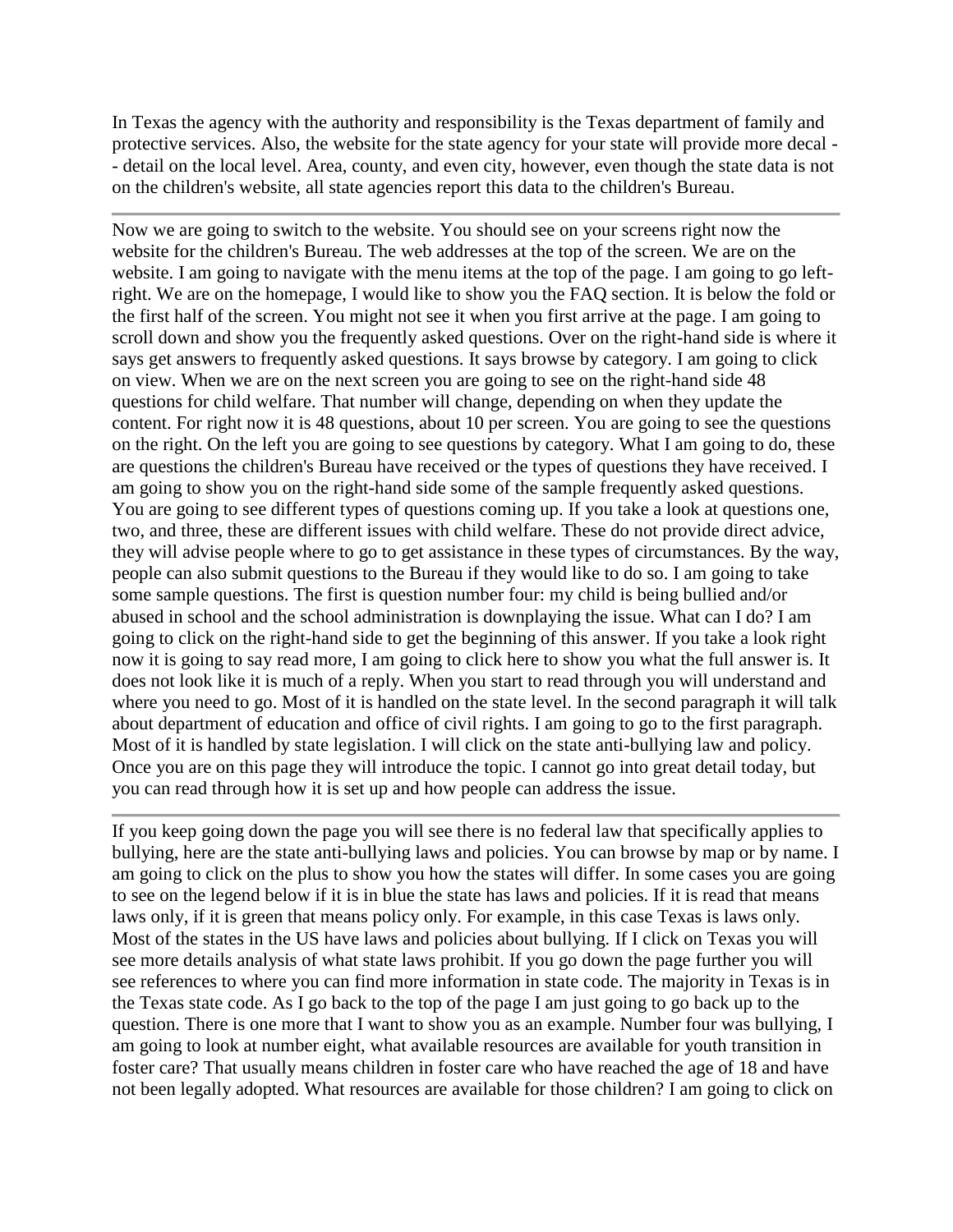the plus button. What you will see as we have more information in the introduction. You will click on read more. As you go down the page it is going to be the third paragraph. There are more links in here, there are also links to national organizations and other federal agencies who can give you more information. You are going to see the frequently asked questions in every major section as you go through this website. I wanted to introduce you, because it starts on the homepage. What I am going to do at this point, I am going to click on the home button. We did have breadcrumbs and I always need them myself. I am going to go to the about section and click on the link to show you more about the agency. This is the background of the children's Bureau. This provides a lot more detail about when they started, what their purpose was, and how the agency has evolved. As you go down the screen you will see other types of historical cereals. Also, if I go down further different current initiatives. There is a section called for the press. These questions will rotate periodically. These are some of the more popular questions people have asked to the agency search engine. This will change probably in the next few weeks.

As I go back up the page, something else will also start to appear. I am going back to the very top. On the right-hand side you are going to see something called find more in a resource library. This will also start to appear. I am going to click on the resource library to show you what is there. On the left-hand side you have resources by category. On the right-hand side these are the more frequent searches people have done of the website. They have also provided that information here. The resource library is almost a tour in itself.

The next part of the website I'm going to discuss are the focus areas. There are eight, at the very top I am going to click on focus areas. These are the primary focus areas. I am going to show these to you first. For each of these the Bureau provides additional funding to supplement state agency funding. The Bureau also tracks data, discusses monitoring standards and conducts research in all of these focus areas. They also advise the state agency on all of these areas. If the agencies have a question or need clarification the children's Bureau is the agency to consult and advise. For each section I will provide the highlights. I encourage you to explore topic areas that interest you after the webinar. There is a lot of important information. I want to start with one of the primary areas: adoption. When I click on adoption you will first see descriptions of the main adoption program. There is a reference, if you have not seen it before it is title IV E. I'm going to click on it to show you what it means. Title IV E were first to title IV E of the Social Security act. This guides the agency about adoption policy. There is a lot of information here about title IV E. You will also see adoption opportunity and training. Going further down you see incentives and adoption supporting systems. I would like to direct your attention, you see a link called adoption and foster care analysis and reporting. I will cover that more in another section. You will also see resources for clearinghouses, training, outcome reports to Congress about adoption, adoption savings, quite a lot here that you can use. This is In addition to the adoption resources at the state level. There is also something that is very interesting call the adoption excellence award that our success stories of adoption.

This is the first area. The next focus area I will talk about child abuse and neglect. You will see resources for programs, data searches, special reports, grants for programs to prevent child abuse and neglect. If you go down the page this is another to mention, the child abuse and neglect supporting systems. There are other types of reports as well another archiving reports that you will see. Other collaborative efforts between federal agencies and other organizations. I am going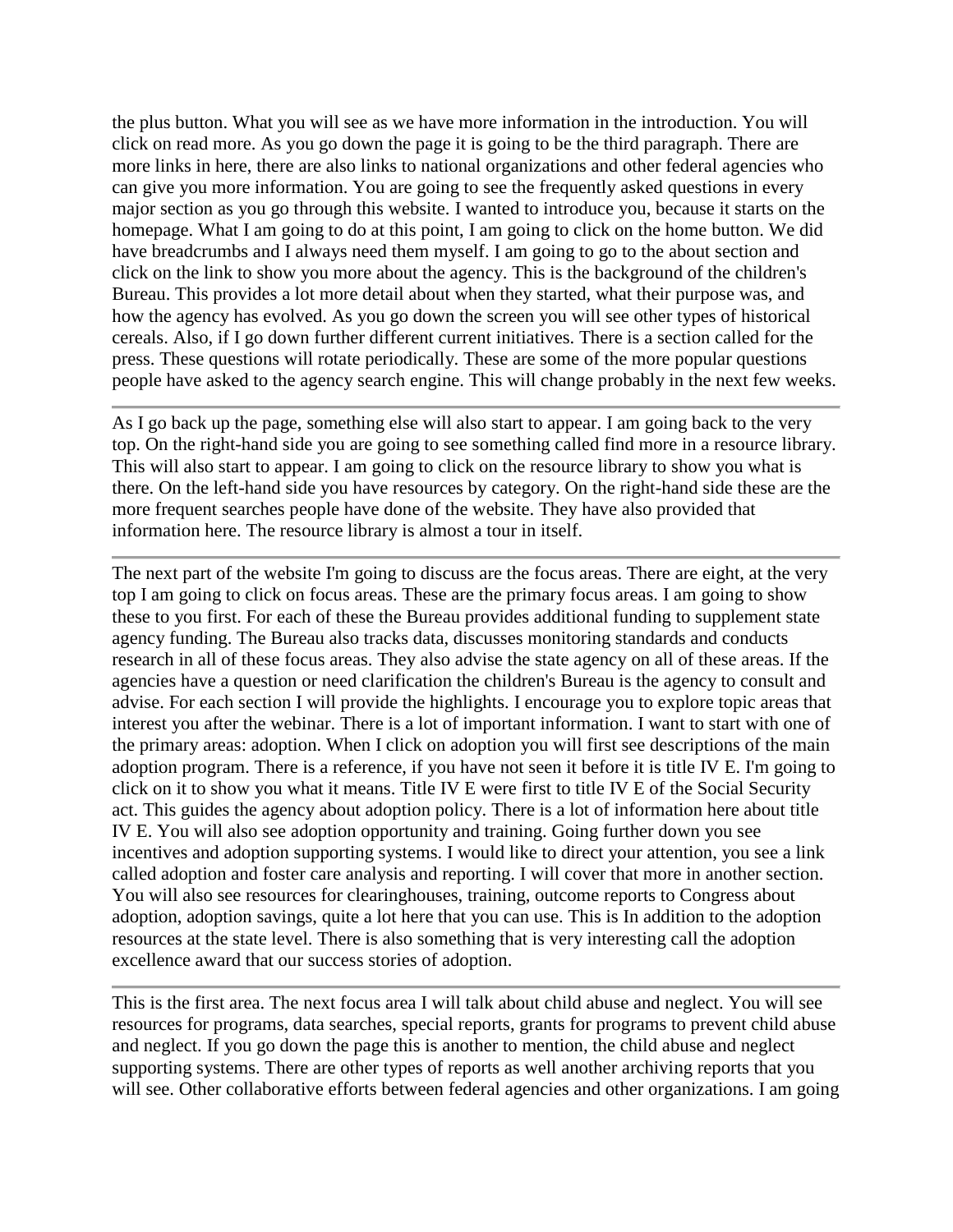to go back up the page again, I'm going to go back into the focus area to talk about foster care. In the foster care system there are also links to legal systems. You can also see the reporting down below. There are specific programs for foster care that you can learn more about. How to become a foster parent, there is quite a lot of information. This is from a state agency that will provide other types of resources as well. If you go down further you will see the foster care reporting system. I am going to talk about another one called the national youth and transition database. I am going to mention it. There is a section that has all of these put together and that is one of the reasons I am waiting a little bit on talking about some of them. You will see other types of technical assistance. There are also sections on success stories. Within the focus area I am going to talk about two other focus issues. I want to talk about guardianship. There is titles about legal guardianship. There is also a child welfare manual intended more for practitioners and policymakers. Anyone who is interested might also want to look at this resource. The other area I want to focus on is tribes. There is a significant amount of overlap between tribes another legal jurisdictions. There are some guidelines that apply to tribal organizations, consortia, and tribal jurisdiction areas. If you go through and look at some of these different areas you will see so. For example tribes with a title IV E plan you will find discretionary grants. There is a lot of overlap. In most cases tribes have different policies and this is the area where you would find that information. The next section is grants. I am going to show you the grant section of the children's Bureau. State agencies provide grants and the children's Bureau will also provide grants. In some cases they will provide them to organizations, in some cases the state agencies themselves who will then administer.

The section I would like to show you his general funding information. This is where you will get more information to apply to be a grant reviewer. If you want to know more about grants in general I think this is a terrific resource. You will also find how to apply. Remember, the state level agencies are another source of friends. The next section is programs. There are resources for funding opportunities. If you go further down you can link into the grant library of the children's Bureau. I am not going to go into much more detail. Over on the right-hand side under featured resources you will see children's Bureau discretionary grant library. You're going to see how to assessed and how to collaborate. One of the areas I want to show our resource centers, quality improvement centers. This is where anyone working in China where first services can process and evaluate services. If you are interested I recommend you look through the section in more detail.

The next section is something I found very interesting. This is one when you see it you might be surprised. The section for laws and policies. You are going to see what is new in policy. You are going to see the child welfare policy manual. You will see policies and program issuance. It is this section that I would like to show you in more detail. When I click on policy resources it will give you some background. The one I want to show you is called state statue search. When we click on it this grade will come up. It will say if you are looking for state statues on child welfare or child well-being, this is all US states and all US territories. I do not recommend you select all states. Since I live in Texas I will restrict it to Texas. It starts in Alabama, I am going to scroll down until I get to Texas. I am going to select Texas. It was say do you want to select all topics? Not. As you go through, there are three sections of state statues. Child abuse and neglect, and here are the ones to look for in that area. If you go further there is child welfare. You can check off any of these that you want to. The ones here are safe haven laws. I am going to go down to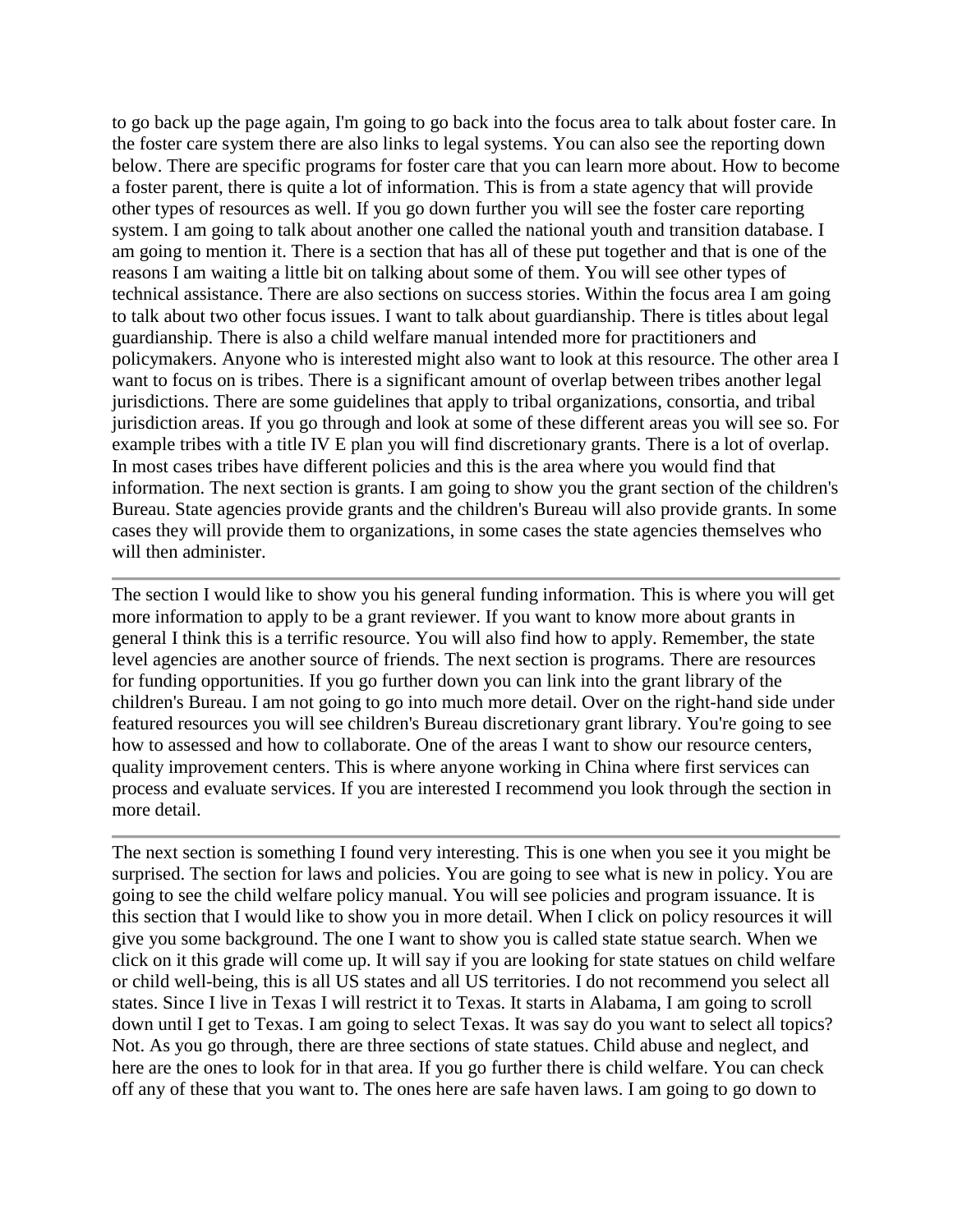adoption and select four in Texas: access to adoption records, I am going to go down to consent to adoption, further to use of advertising and facilitators in adoptive placement. I am going to click on who may adopt, be adopted, or place a child for adoption. Once I've selected these for Texas I am going to click on go. All of the states will have laws that cover these, but because different states may have them in different parts of their code. It is telling me this is the first one that I have selected. Two things I need to point out look down where it says current through June 2015. You should probably consult state code to ensure this is current. One of the reasons that I like this resource is because this avoids the needle in the haystack. If you look through your own state code to confirm whether something has been updated that will give you the most current information. I think this is a very good starting point. In some cases these laws will not change every time the legislature meets. It is always important to check. This is something that just kind of flew past me. It says under the category I have selected it says the better understand this issue and the wood across the state download the PDF of this publication. What you are saying is I am looking at Texas, but the question is how does Texas relate to other states? All states have a lot on adoption records. If I click on the PDF it is a 60 page document that gives you the background of this law and of this issue. We are not going to look through all 60 pages. These are some of the issues to look at as I go down the page. They bring up the general issues, they will discuss trends, and then they will start. Then it starts with Alabama and goes all the way to Texas. We are not going through all of this. This is just to show you if you want to see how one state relates to another, use the PDF. I'm going to go a little further down now.

I am going to scroll down to consent to adoption through March 2017. These different sections have been updated at different times and this is where you would find this in the Texas family code. With your state it could be in another part of the code. This is something to keep in mind as you do a state statue search. There is a lot of good information. What I'm going to do now is go back to the homepage. We talked about law and policy. I am going to go to the monitoring section. The monitoring section will cover assessment and evaluation of service. The last section is the one, it is not that I am necessarily saving the best in last. I think if you are looking for data on child well-being, adoption, foster care, go to the section for research, data and technology. When I click on this link you will see reporting systems are here. You will see state and travel information systems. The one area you may be interested in is statistics and research. What you will find is you have adoption and foster care statistics, but you will also report about state child welfare expenditures and how the different states compare. The outcome, child maltreatment reports, I am going to show you that one last. I want to go back to the top and click on adoption and foster care.

This is something I want to walk you through. I Missing this the first couple times. What you will do is first of all, this is probably one of the most important resources. I am going to show you. If you are looking for national and state level statistics this is the place to go. I am going to show you what the infographics looks like. I am going to scroll down the page. There are seven categories on the national level. This is updated through 2018. What you will see here, you will see the definition of what they mean by served. As I am moving across you will actually see the data changing. That is a nice feature. You will also see going across in terms of entered this is the national data and not state data. This is what you will see as I moved to the right on each of these blocks. You will see the definition of how they define waiting for adoption. You also see parental rights terminated and how that is changing. Down below you will also see what is here.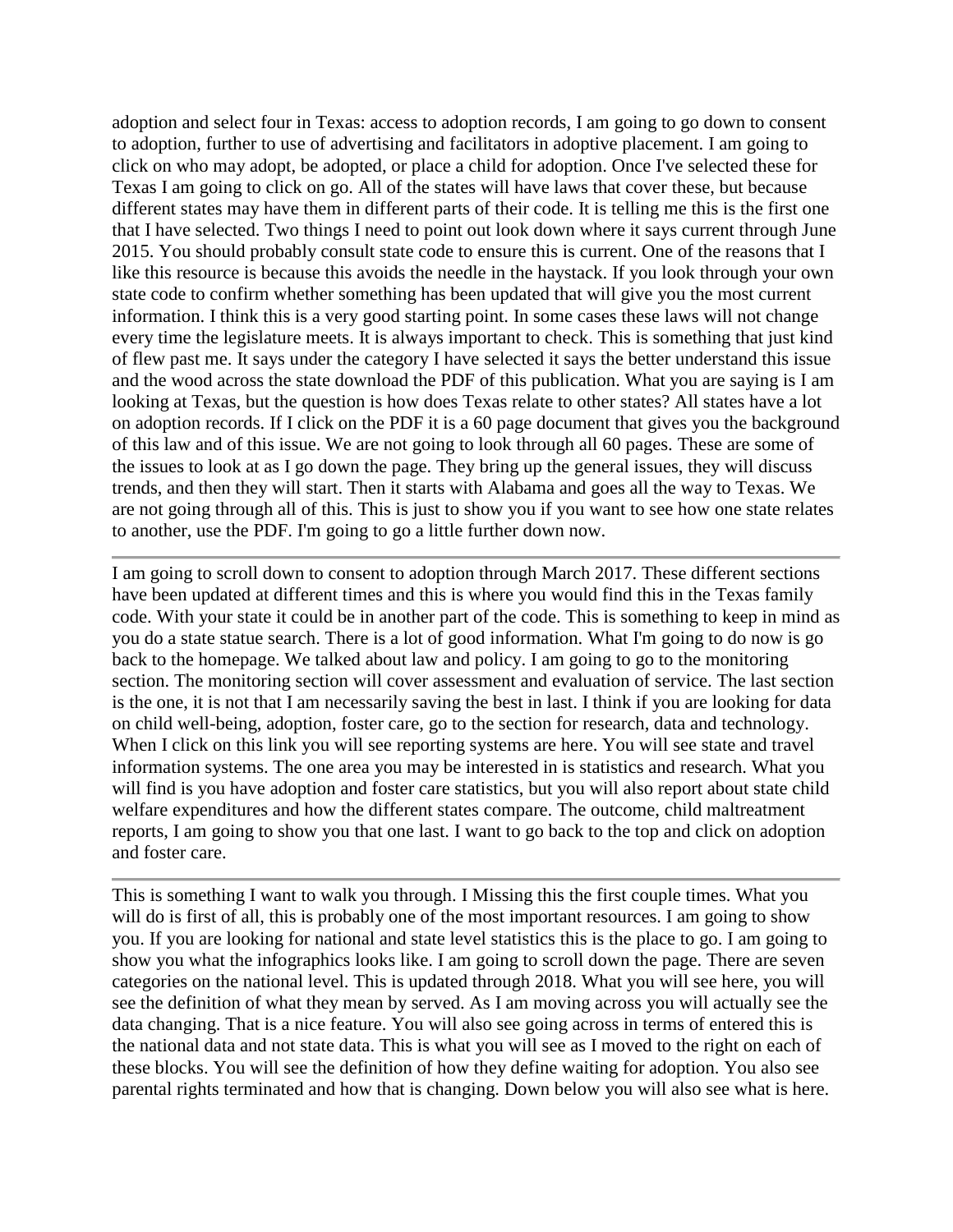I am not going to go too much. This is just a nice infographics of all of these about foster care and adoption. The question is what about the state? Right here it says the national data set and state data tables are available for download. This will pull up an Excel file. I will keep my fingers crossed that this will work. I am using chrome by the way. This is what you are going to find. You are going to see definitions. This is how they will define their statistics. Down below you are going to see the tabs. What you are going to see for each of the states, this is the last 10 years of children's who have been served either with adoption. I am not scrolling down to Texas, I think we would probably lose something with the headings. Here are the trends that you see. As I go down further I am going to try to show the number of children who have exited the system. You will see the changes for California and all the other states. If I see for example the number of children adopted you will also see the number of children who have been adopted. In some states it increases, in some states it decreases. You can go to the state level and get more data that way. I am going to close out the file. I think that works. That is on the state data table. There is a lot of good data here in this section. At this point I am going to show you one other.

Statistics and research, you will also find the expenditures, I am going to scroll down the page. I want to show you the national youth in transition database. These are children who have aged out of foster care. When I click on this resource it is going to be set and the most current will be that a brief 7. This actually has more current data. I am going to click on the PDF. This is not comprehensive data. This will talk about the issues that they found for children who have aged out of the foster care system. They will discuss the kinds of issues they have had. This is not a complete national data survey. This can give you backgrounds. The briefs will vary in terms of what they found overtime. You might want to start with number one and go through number seven.

This is the website in a nutshell. What I am going to do at this point, Jamie, do you want me to stop sharing at this point? At this point do you have any questions? It is kind of like when I teach a class and I ask students if they have any questions.

We have a question for Mark: does the agency provide statistics going further back than 10 years?

That is a good question. They may in some of the archives, but from what I've seen they generally do the past 10 years.

If you have any other questions, chat them in the chat box. Ashley has pushed out the webinar satisfaction survey. If you would not mind, it helps us with programming here at GPO . We will hold on the line for any more questions.

I have a question: do any of you use the state agency to pull up data for patron questions? That is interesting. I know I have gotten questions in the past. I know from some social work students, sometimes they will say what is the data about children who happen removed from their homes? What kinds of data is available? What is the rate of return from foster care back to their original homes? Some of the data is very interesting. The Texas Department of family and protective services keeps that kind of service. They will report how many children have gone back to their family in different parts of the state. These are very good comments, thank you for posting.